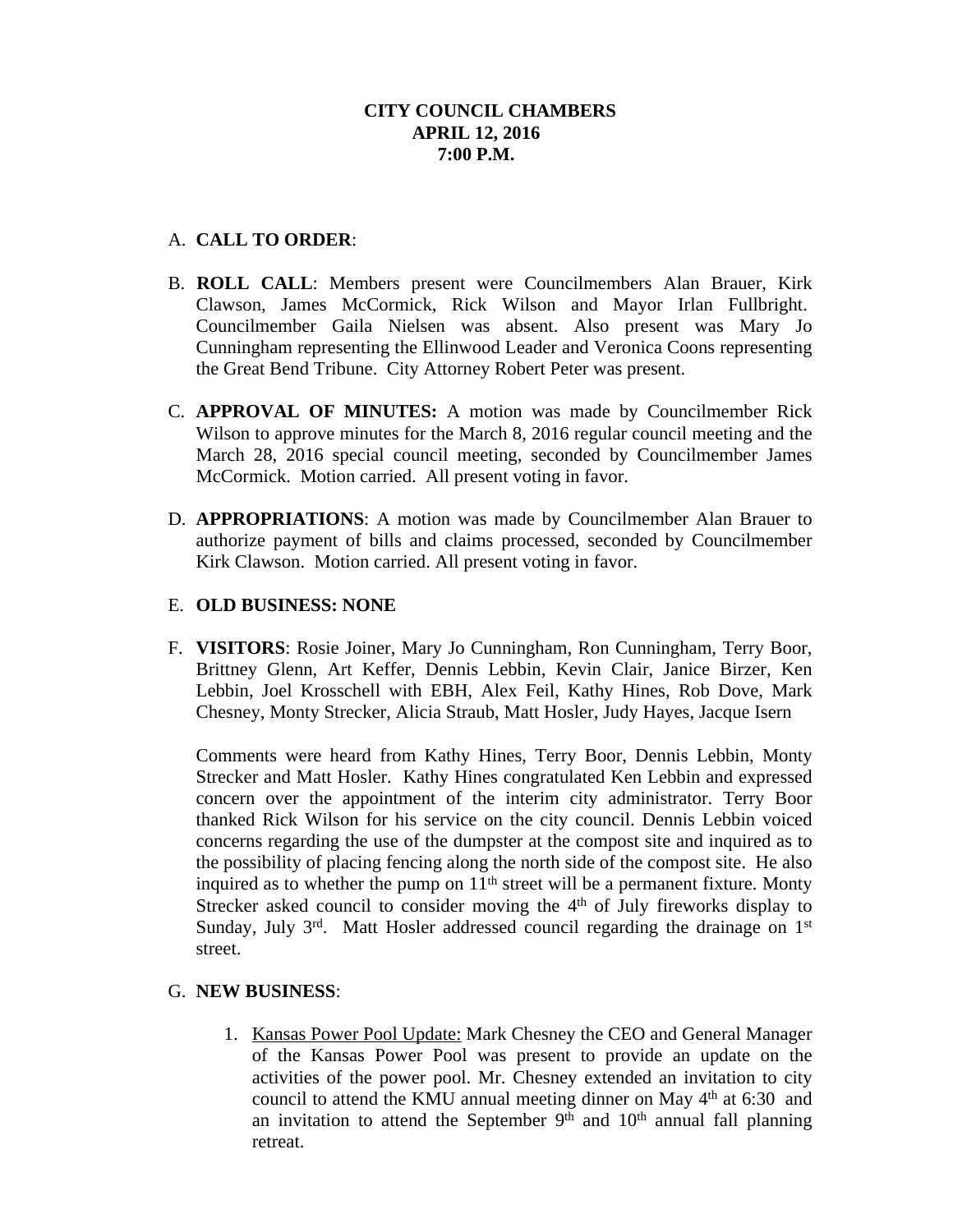## **CITY COUNCIL CHAMBERS APRIL 12, 2016 7:00 P.M.**

- 2. Update on Splash Pad: Rosie Joiner was present to provide an update on the progress of the fund raising efforts for the splash pad. The splash pad committee is requesting a monetary donation from the city which would enable them to complete the project this year. The consensus of the council was to review funds and determine if there is money available for the project. Therefore, the issue was tabled awaiting additional information.
- 3. Citizen Hearing in Regard to Notice of Vehicle Nuisance: Matt Hosler was issued a vehicle nuisance letter by the police department for a vehicle parked behind his building at 114 West 1<sup>st</sup> Street. Mr. Hosler has requested a hearing.

Mayor Irlan Fullbright declared the hearing open. Police Chief Keffer explained the vehicle had a flat tire and an expired tag which are violations of Ordinance 8-308. Mr. Hosler explained he currently does not have title to the vehicle which is prohibiting him from getting a current registration on the vehicle. Mr. Hosler also explained the vehicle has been covered and locked to prevent access. Mr. Hosler is requesting 60 days to abate the condition. Mayor Irlan Fullbright declared the hearing closed.

The council finds the vehicle is not in compliance because the registration is not current and it is inoperable. A motion was made by Councilmember Alan Brauer to approve granting 60 days to abate the nuisance, seconded by Kirk Clawson. Motion carried. All present voting in favor.

4. Citizen Hearing in Regard to Notice of Vehicle Nuisance: Monty Strecker was issued a vehicle nuisance letter by the police department for two vehicles parked behind his building at 108 N Main Street. Mr. Strecker has requested a hearing.

Mayor Irlan Fullbright declared the hearing open. Police Chief Keffer explained the vehicles both have expired tags which is a violation of Ordinance 8-308. Mr. Strecker explained they are both operable. He parked them behind his property while he decides what to do with them. Mr. Strecker said he will have them tagged by the end of April. Mayor Irlan Fullbright declared the hearing closed.

The council finds the vehicles are not in compliance because the registrations are not current on either vehicle. A motion was made by Councilmember Rick Wilson to approve the remedy of obtaining current registrations on both vehicles as stated by Monty Strecker, seconded by Councilmember Alan Brauer. Motion carried. All present voting in favor.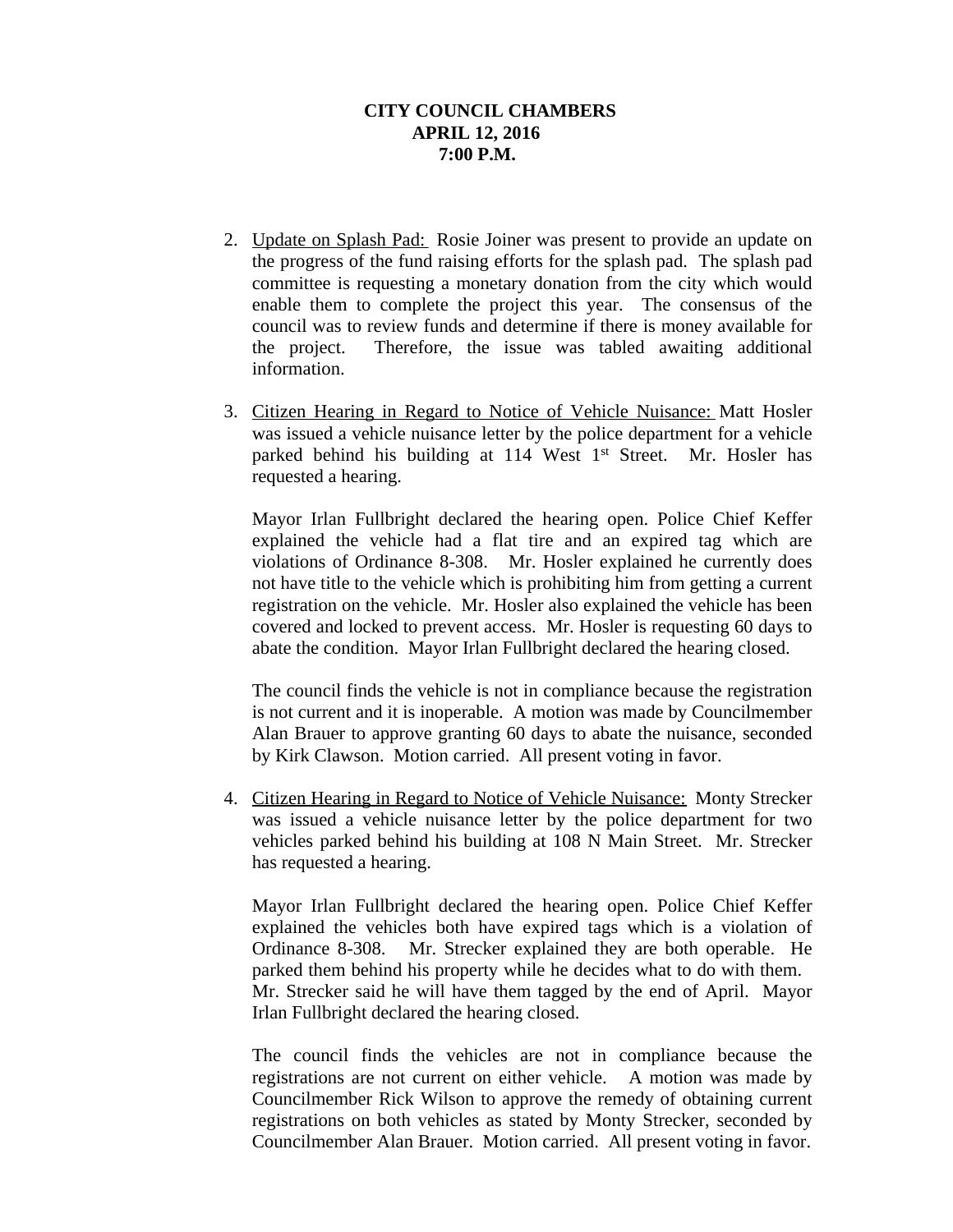### **CITY COUNCIL CHAMBERS APRIL 12, 2016 7:00 P.M.**

5. Chamber of Commerce Request: Jacque Isern, representing the Ellinwood Chamber of Commerce was present to request use of city facilities for the After Harvest Festival on July 14<sup>th</sup> through 16<sup>th</sup>. As outlined in her letter to the council, facilities requested include the practice football field, swimming pool, City Park, Wolf Park, Wolf Pond and the city streets for the 5K run.

A motion was made by Councilmember Alan Brauer to approve the use of the city facilities for the After Harvest Festival as requested above, seconded by Councilmember James McCormick. Motion carried. All present voting in favor.

6. Chip and Seal Project: Presented to council were bids to chip and seal the city streets. The 2016 budget contains approximately \$70,000 allocated for street improvements. The bids received were as follows:

B & H Paving, Inc. – 100,000 square yards  $\omega$  \$1.55 per square yard

- B & H Paving, Inc. 30,000 square yards @ \$1.73 per square yard
- Circle C Paving and Construction LLC 30,000 square yards  $@$  \$1.79 per square yard
- Circle C Paving and Construction LLC 90,000 square yards  $@$  \$1.69 per square yard

A motion was made by Councilmember James McCormick to approve the chip and seal bid from B & H Paving, Inc. at \$1.73 per square yard for the budgeted amount of \$70,000, seconded by Councilmember Rick Wilson. Motion carried. All present voting in favor.

7. City Hall Remodel Request: Presented to council was a proposed office remodel estimate. Staff explained the need for the remodel was to improve the flow of traffic in the front office area and provide some added security for personnel. The estimate included removing stem wall around basement stairs and fill in floor, install 6' service desk with counter, install new drawer fronts and cabinet doors and refinish existing cabinets in main office to match service desk, install and furnish materials for existing counter tops plus new service desk and carpet entire office including the back stairway. After some discussion, the consensus of the council was to request bids for the remodel project.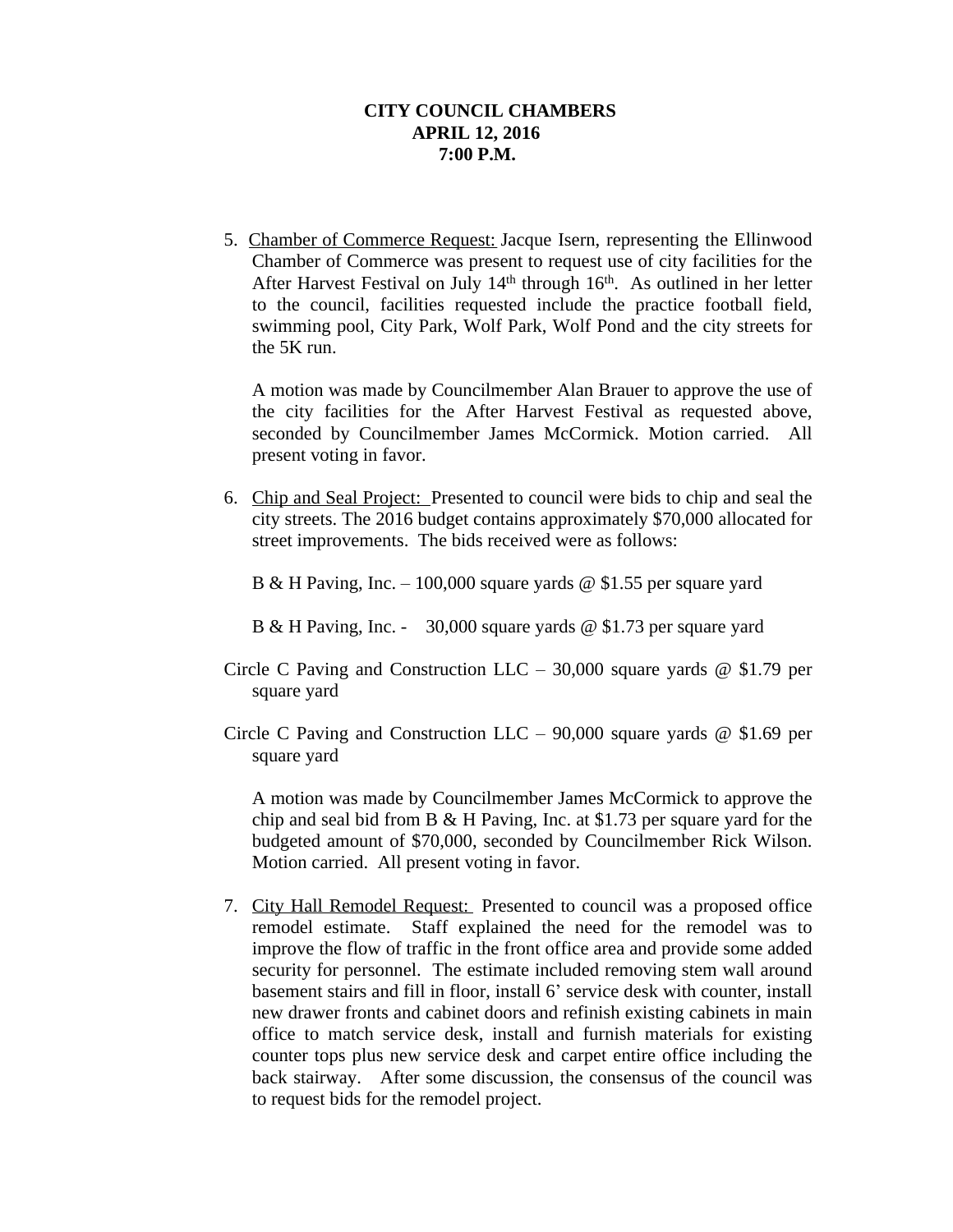# **CITY COUNCIL CHAMBERS APRIL 12, 2016 7:00 P.M.**

- 8. Proposal for Ellinwood Housing Study: At the March city council meeting it was discussed that a housing study would need to be completed before a housing project could be planned for the City. Staff explained that a housing assessment could possibly be done as opposed to a housing study. A housing study is normally completed if a city is planning a housing development. An assessment study is an assessment of housing needs in the designated area. The estimated cost of an assessment is around \$5,000 compared to an estimated cost of \$30,000 to \$40,000 for a housing study. Staff has received one proposal for a housing assessment and is waiting on a second proposal. Council tabled the issue awaiting the second proposal.
- 9. Consider Amendment to KPP Operating Agreement: The Governing Body of the Kansas Power Pool is proposing changes to the Operating Agreement with its member cities. Presented to council was Resolution 41216, a resolution approving an amendment to the second amended KPP operating agreement.

A motion was made by Councilmember Alan Brauer to approve Resolution 41216, seconded by Councilmember Kirk Clawson. Motion carried. All present voting in favor.

10. KMU Designation of Voting Delegates: The annual meeting of Kansas Municipal Utilities is scheduled for May 4<sup>th</sup> through May 6<sup>th</sup>, 2016. Robert Peter is currently designated as voting delegate and David Lloyd is currently designated as alternate voting delegate. It is recommended that Chris Komarek replace David Lloyd as alternate voting delegate.

A motion was made by Councilmember Rick Wilson to designate Chris Komarek as alternate voting delegate, seconded by Councilmember James McCormick. Motion carried. All present voting in favor.

## **REPORTS**:

- 1. Municipal Court Report: Presented to Council was the Municipal Court Report for March, 2016.
- 2. Utilities Production Report: Presented to Council was the Utilities Production Report.
- 3. Staff Reports:
	- a) Staff reported Pickens Restoration will be in town on Monday to begin work on the south wall of 104 N Main.